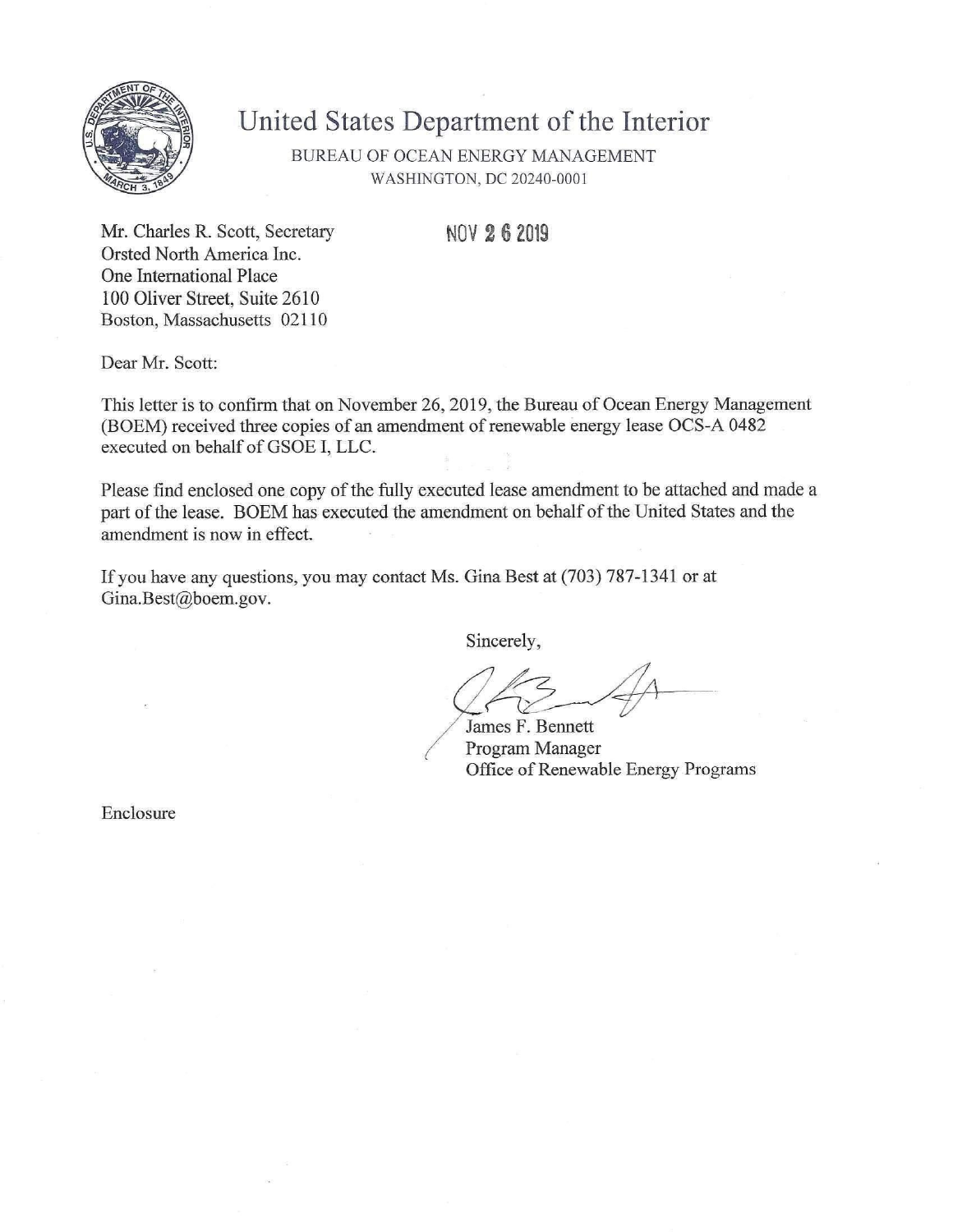## **RECEIVED**

### NOV 2 6 2019

Office of Renewable Energy Programs

### **Amendment of Renewable Energy Lease OCS-A 0482**

Lease OCS-A 0482 is amended as described herein.

1) Section 18 is amended to state:

### *"Section 18: Notices.*

*All notices or reports provided from one party to the other under the terms of this lease must he in writing, except as provided herein and in the applicable regulations in 30 CFR Part 585. Written notices and reports must be delivered to the Lessee's or Lessor's Lease Representative, as specifically listed in Addendum "A ", either electronically, by hand, by facsimile, or by United States first class mail, adequate postage prepaid. Each party must, as soon as practicable, notify the other ofa change to their Lessee's or Lessor's Contact Information listed in Addendum "A" by a written notice signed by a duly authorized signatory and delivered by hand or United Stales first class mail, adequate postage prepaid. Until such notice is delivered as provided in this*  section, the last recorded contact information for either party will be deemed *current for sen'ice of all notices and reports required under this lease. For all operational matters, notices, and reports must be provided to the party's Operations Representative, as specifically listed in Addendum "A ", as well as the Lease Representative. "* 

2) Section 20 is amended to state:

*"Section 20: Modification.* 

*Unless otherwise authorized by the applicable regulations in 30 CFR Part 585, this lease may be modified or amended only by mutual agreement ofthe Lessor and ihe Lessee. No such modification or amendment will be binding unless il is in writing and signed by duly authorized signatories of the Lessor and the Lessee."* 

3) The Site Assessment Term listed in Section I, Addendum "B", is hereby amended to state:

*"Five years from ihe dale of SAP approval. "* 

*4) Section III. Financial Assurance, Addendum "B", is hereby amended to state:* 

" $IV$ . *"IV. Financial Assurance. "*